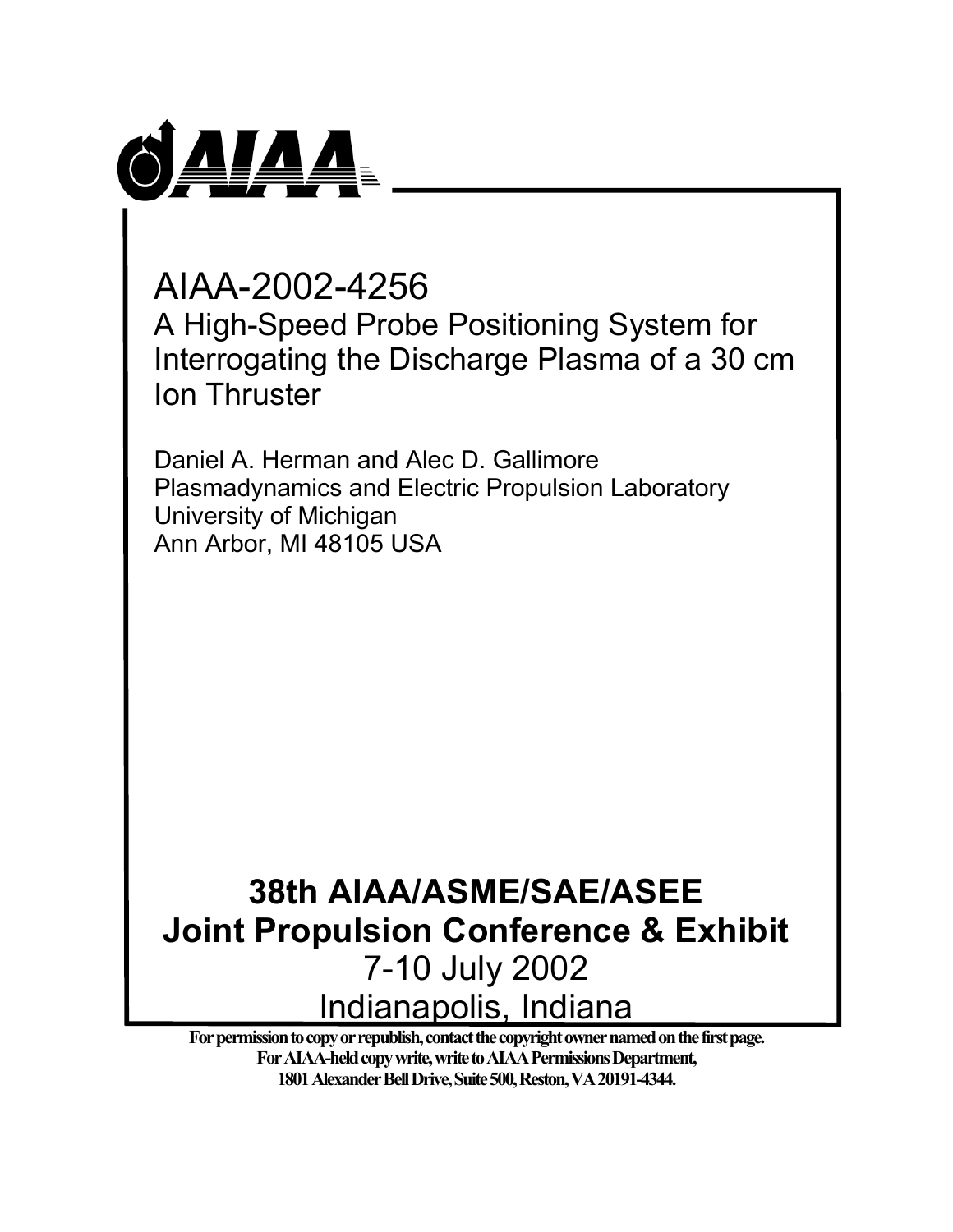## A High-Speed Probe Positioning System for Interrogating the Discharge Plasma of a 30 cm Ion Thruster

Daniel A. Herman<sup>\*</sup> and Alec D. Gallimore<sup>†</sup> Plasmadynamics and Electric Propulsion Laboratory University of Michigan Ann Arbor, MI 48105 USA

#### **Abstract**

**A method for delivery of a symmetric double probe into the discharge chamber of a 30-cm diameter ringcusped ion thruster is discussed. Motivation for direct access of the electrostatic probe to the discharge chamber stems from the need to characterize the discharge plasma to better understand the possible cause of discharge cathode assembly (DCA) erosion. A symmetric double probe allows electron temperature and number density measurements with minimal perturbation to the discharge plasma and thruster operating conditions. The High-speed Axial Reciprocating Probe positioning system (HARP) was used to further minimize thruster perturbation during probe insertion and minimize heating of the probe. Integration issues and selection criteria for hardware used for interrogation of the discharge plasma are reviewed. Preliminary plasma parameters were measured 2.6 mm downstream of the keepered DCA at various discharge cathode operating conditions.** The electron number density was found to range from  $8.9x10^{10} - 2.1x10^{12}$  cm<sup>-3</sup> with the **maximum occurring at DCA centerline for each operating condition. Electron temperature ranged from 3.2 – 4.8 eV, consistent with predictions for ion thrusters incorporating a ring-cusped design. Improvements for increasing the accuracy of future mappings of the discharge plasma are suggested.** 

xenon flow), Torr

#### **Nomenclature**

| $A_{p}$        | Probe surface area, $m2$                         | $P_i$        | Indicated pressure (with xenon flow), Tor |
|----------------|--------------------------------------------------|--------------|-------------------------------------------|
| e              | Electron charge, $1.6x10^{-19}$ C                | $P_c$        | Corrected pressure (on xenon), Torr       |
| $1_{ion, sat}$ | Ion saturation current, A                        | $T_{\rm e}$  | Electron temperature, eV                  |
| $I_{a}$        | Acceleration grid current, mA                    | $\rm V_d$    | Discharge voltage, V                      |
| $I_{b}$        | Beam current, A                                  | $V_{\rm g}$  | Neutralizer to ground coupling voltage, V |
| $I_d$          | Discharge current, A                             | $V_{\rm s}$  | Screen grid voltage, V                    |
| $I_{nk}$       | Neutralizer keeper current, A                    | $V_a$        | Acceleration grid voltage, V              |
| k              | Boltzmann's constant, $1.38 \times 10^{-23}$ J/K | $\rm V_{nk}$ | Neutralizer keeper voltage, V             |
| $M_{Xe}$       | Atomic mass of xenon, kg                         | Φ            | Probe bias potential, V                   |
| $n_e$          | Electron number density, $m^{-3}$                |              |                                           |
| P <sub>b</sub> | Base pressure (air), Torr                        |              |                                           |

 $\overline{a}$ 

Copyright  $\odot$  2002 by Daniel A. Herman.

<sup>∗</sup> Graduate Student, Student Member AIAA, hermo@engin.umich.edu.

<sup>†</sup> Associate Professor and Laboratory Director, Associate Fellow AIAA.

Published by the American Institute of Aeronautics and Astronautics with permission.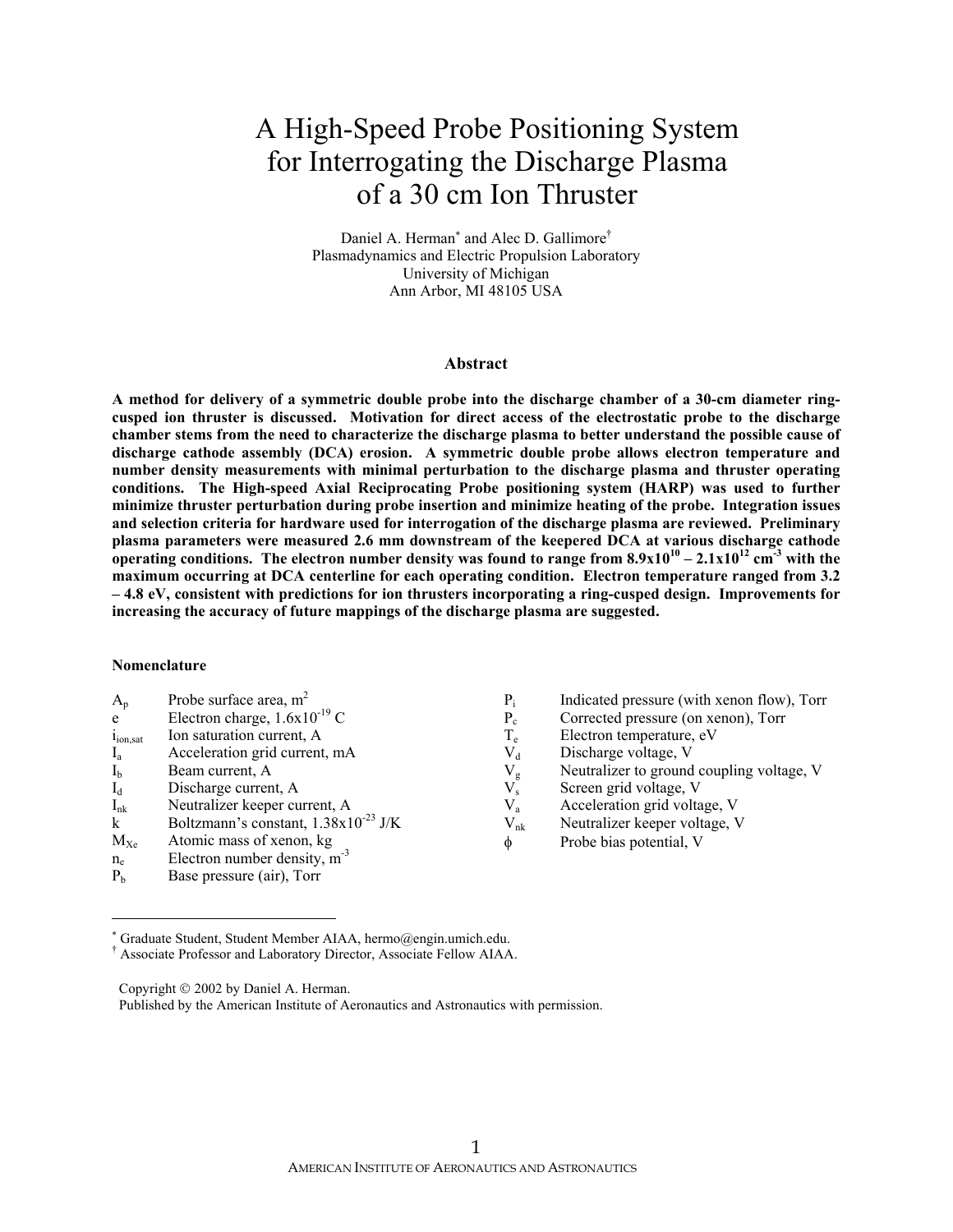#### **Introduction**

Ion thrusters are high efficiency, high specific impulse  $(I_{\rm SD})$  propulsion systems that have been proposed as the primary propulsion source for a variety of missions. The NASA Solar Electric Propulsion Technology Applications Readiness (NSTAR) 30 cm ion thruster was the first ion engine to be used for primary propulsion and has demonstrated operation for over three times its intended lifetime.<sup>1</sup> Although this places NSTAR as the record holder for the most hours of operation for an in-space thruster, efforts to further increase engine lifetime continue.

A potential failure mechanism for ion engine technology is erosion of the Discharge Cathode Assembly's (DCA) downstream surface.<sup>2</sup> In order to mitigate DCA erosion on NSTAR, an engineering solution of adding a cathode keeper electrode was employed.<sup>3</sup> This led to a decrease in DCA erosion and, until recently, was thought to have solved the DCA erosion issue. An ongoing Extended Life Test (ELT) of the flight spare thruster is being conducted at the Jet Propulsion Laboratory  $(IPL)^4$ . Extensive discharge cathode keeper erosion has been observed after 12,000 hours of testing, which has yet to be fully explained.<sup>5</sup>

Laser-Induced Fluorescence (LIF) measurements done by Williams<sup>6</sup> has suggested the existence of a potential hill downstream of the DCA as a possible cause of DCA erosion. Mapping of the internal plasma structure of the ion engine, specifically downstream of the DCA, is essential to understanding the cause of discharge cathode erosion. Direct measurement of plasma properties such as electron temperature, electron number density, and plasma potential would permit evaluation of the sensitivity of the discharge parameters on operating condition. Determining the dependence of the discharge plasma on operating condition would aid in determining the cause of DCA erosion and how to minimize it. The intention of this paper is to present a method for measuring electron number density and electron temperature inside the discharge chamber of an ion thruster.

#### **Apparatus and Procedure**

#### 30 cm ion thruster background

The Functional Model Thruster (FMT) preceded the NSTAR Engineering Model Thruster (EMT) and the NSTAR Flight Thruster. The principal difference in the construction of the FMT from the EMT was the anode material. The FMT anode was aluminum while the EMT anode was spun aluminum and

titanium. The second of two FMT's, FMT-2, was modified at the NASA Glenn Research Center (GRC) by Williams to allow optical access to the discharge chamber for the purpose of LIF measurements.<sup>6</sup> Six slots were cut into FMT-2: three slots in the plasma shield and three slots in the anode.

Plasma shield windows



Fig. 1 – Photograph of the FMT-2 ion thruster indicating side and top plasma shield windows (bottom window not shown).

Three quartz windows covered the rectangular slots cut into the FMT-2 anode wall. These three slots, each 10.2 cm by 3.2 cm, replaced roughly twenty percent of the anode surface. The side slots of the plasma shield and anode are shown in Fig. 2.



Fig. 2 - Side LIF slots and window mounts with windows removed.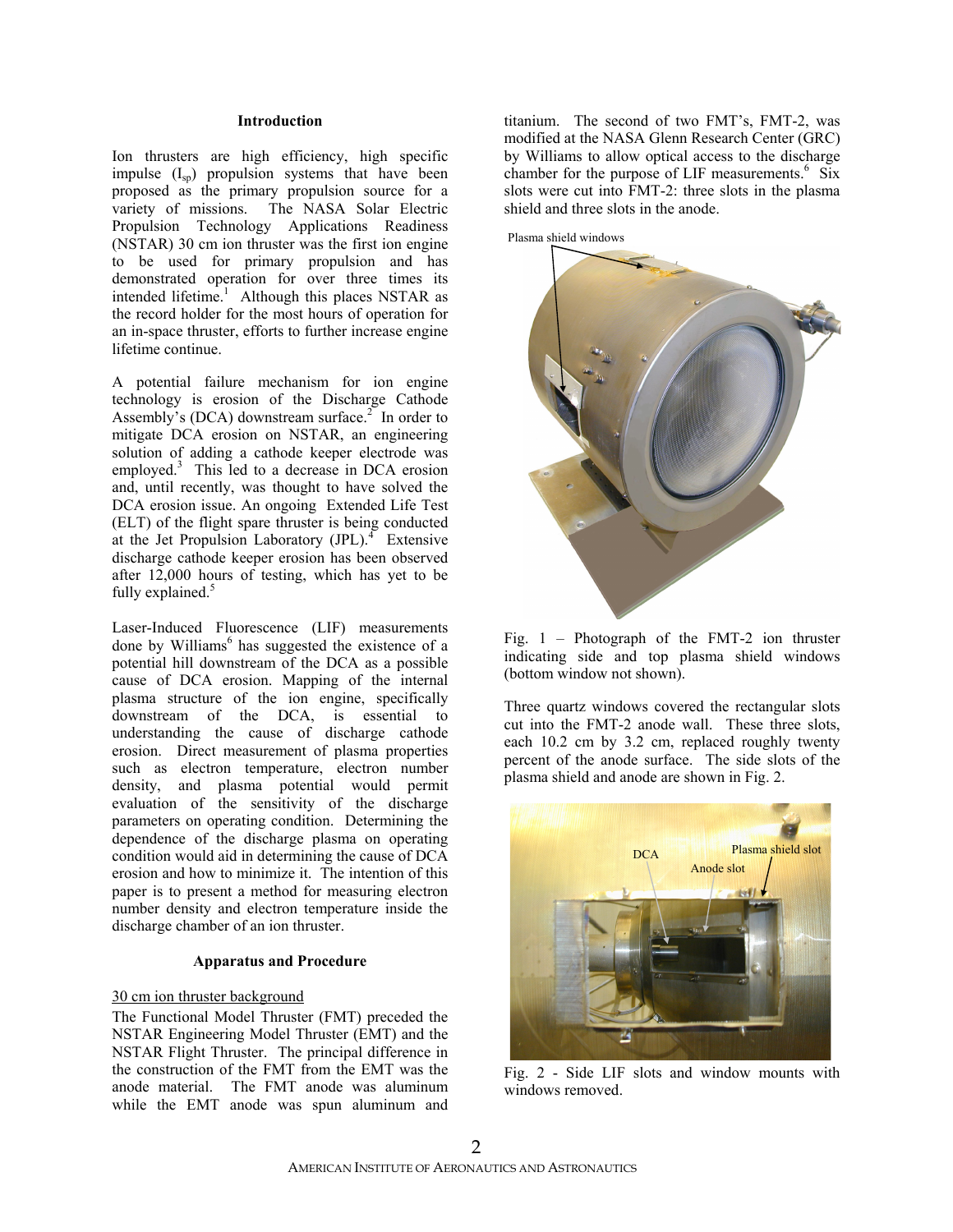The magnetic field, DCA, and geometry of the discharge chamber were identical to EMT-1's.<sup>6</sup> The thruster has been operated over the entire NSTAR power throttling range at GRC and PEPL illustrating comparable performance to the EMTs and flight thrusters. Williams has shown that these modifications have not altered the engine's magnetic field, discharge chamber performance, or thruster performance.<sup>6</sup>

#### New FMT-2 Modifications

Additional modifications were made to allow an electrostatic probe access inside the anode. Two of the existing windows and their mounts, one in the plasma shield side and the other in the anode side, were removed. The top and bottom windows of both the plasma shield and the anode were not altered. The criteria for selection of modifications was based on the following requirements: minimal thruster alterations, access into the discharge chamber for the probe, axial movement of the electrostatic probe, complete enclosure of the existing slot in the anode to contain the discharge plasma, and elimination of the line of sight from outside the plasma shield to the anode.

The design selected, shown in Figs. 3 and 4, was installed in FMT-2. A telescoping set of dielectric tubes minimized the protrusion of material into the discharge chamber. The inner tube retracts as the probe is moved downstream of the DCA and extends when moved towards the DCA. The plasma containment sheet consisted of 44-gauge, stainless steel held flush to the anode by a set of guides. All metal hardware installed was non-magnetic stainless steel in order to preserve the magnetic field topography. The outer telescoping tube was made of 99.8% pure alumina and the Macor inner tube was machined with a lip to create a pressure seal. The choice of two dielectric materials reduced the risk of anode to ground shorting via the plasma shield. To further insulate the anode from the plasma shield, fiberglass tape was applied to the edges of the containment sheet to minimize electric fields at the sharp edges. A rectangular piece of Macor was mounted on the inside surface of the plasma shield to avoid contact of the curling end of the containment sheet with the plasma shield.



Fig. 3 - Modified FMT-2 schematic (horizontal slice).



Fig. 4 – Modified FMT-2 schematic showing the side view of the hardware covering the anode side slot.

#### Vacuum Facility

All experiments were performed in the 6 m by 9 m Large Vacuum Test Facility (LVTF) at PEPL. Four CVI Model TM-1200 Re-Entrant Cryopumps provided a combined pumping speed of 140,000 l/s on xenon with a base pressure of  $2.5x10^{-7}$  Torr. Chamber pressure was recorded using two hotcathode ionization gauges. Pressure measurements from each gauge were corrected for xenon using the know base pressure on air and a correction factor of 2.87 for xenon according to, $<sup>7</sup>$ </sup>

$$
P_c = \frac{P_i - P_b}{2.87} + P_b.
$$
 (1)

Xenon flow to the thruster was controlled using a dedicated propellant feed system provided by GRC consisting of three Edwards Mass Flow Controllers. The flow rates were calibrated over their entire operating range using a known volume technique prior to operation.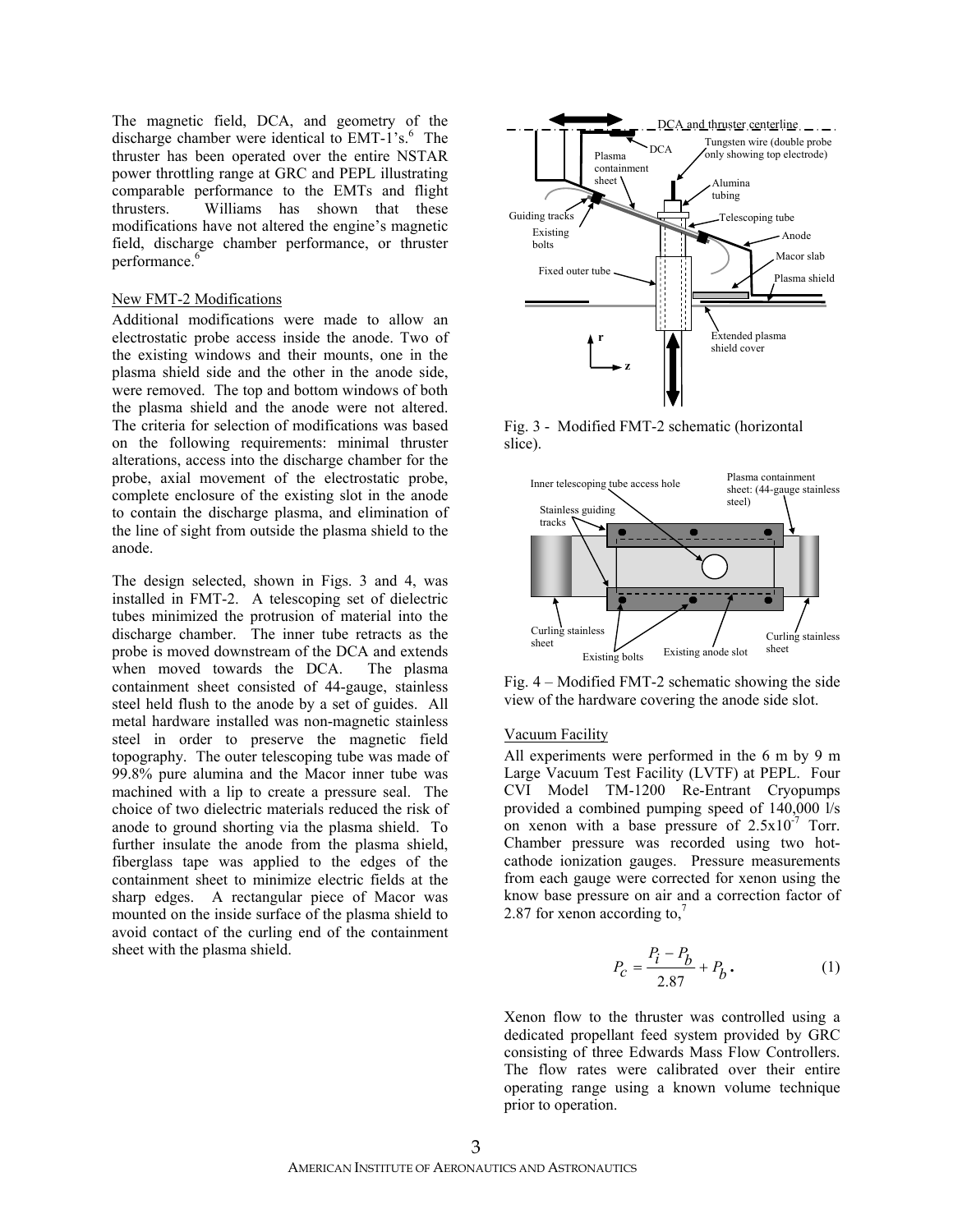FMT-2 was mounted on a two-axis positioning system consisting of two New England Affiliated Technologies (NEAT) translational stages, which were used to move the thruster axially (absolute position accuracy of 0.15 mm). The electrostatic probe was radially positioned inside the discharge chamber using the High-speed Axial Reciprocating Probe (HARP) positioning system. The HARP system was fixed with respect to the chamber. When actuated, the probe would extend to the thruster centerline and return to its starting location just inside the inner telescoping tube.



Fig. 5 - Schematic of FMT-2 orientation with respect to the HARP for probe insertion.

A 2 m by 2.5 m louvered graphite panel beam dump was positioned approximately 4 m downstream of the FMT during operation to reduce back sputtering. The thruster was operated at PEPL using a modified Skit-Pac provided by NASA GRC.

#### High-speed Axial Reciprocating Probe (HARP)

The probe positioning system required a highly accurate system while minimizing residence times in the plasma. These requirements led to the selection of a linear motor assembly to provide direct linear motion. The HARP system is a three-phase brushless dc servo motor consisting of a linear "U"-shaped magnet track and a "T"-shaped coil moving on a set of linear tracks. The linear encoder provided positioning resolution to 5  $\mu$ m.<sup>8</sup> A Pacific Scientific SC950 digital, brushless servo drive was used to control the motor. A PC monitored and controlled the servo drive via a serial cable. The entire table was enclosed in a stainless steel shroud with a graphite outer skin. A probe boom mounted on an "L"-bracket extended out the side of the shroud through a slit that ran the length of the table. Residence times of the probe inside the discharge

chamber were kept under 1 second to minimize probe heating and discharge plasma perturbation.



Fig. 6 - High-speed Axial Reciprocating Probe (HARP) positioning table with top cover removed (probe not installed).

#### Electrostatic Probe

Probes always perturb their surroundings; the extent of the perturbation is minimized by physically making the probe as small as possible. This bodes well with the need to maintain spatial resolution when making measurements. To minimize the plasma losses to the probe, the probe size was minimized while maintaining a measurable current from the predicted plasma parameters.

Several factors were taken into consideration when designing the electrostatic probe, the first being the type of probe. Unlike the single Langmuir probe, the double probe floats as a whole and thus causes less perturbation to the discharge plasma environment. The need for adequate spatial resolution and size limitations eliminated the possibility of using a triple probe. A symmetric double probe was selected because the simplicity in data analysis outweighed the benefits gained by sampling more of the I-V characteristic, accomplished using an asymmetric double probe.

The electrodes of the double probe were sized such that, for the expected electron temperature  $(2 - 11)$ eV)<sup>9</sup> and number densities  $(1x10^{10} - 1x10^{12}$  cm<sup>-3</sup>),<sup>6,9</sup> the probe would be operated in the thin sheath regime. The sheath has been estimated as five times the Debye length in the discharge plasma. In the thin sheath regime, the flux of particles entering the sheath can be calculated without considering the details about the orbits of these particles in the sheath.<sup>10</sup> In the thin sheath regime, the collection area of the electrode is approximated as the area of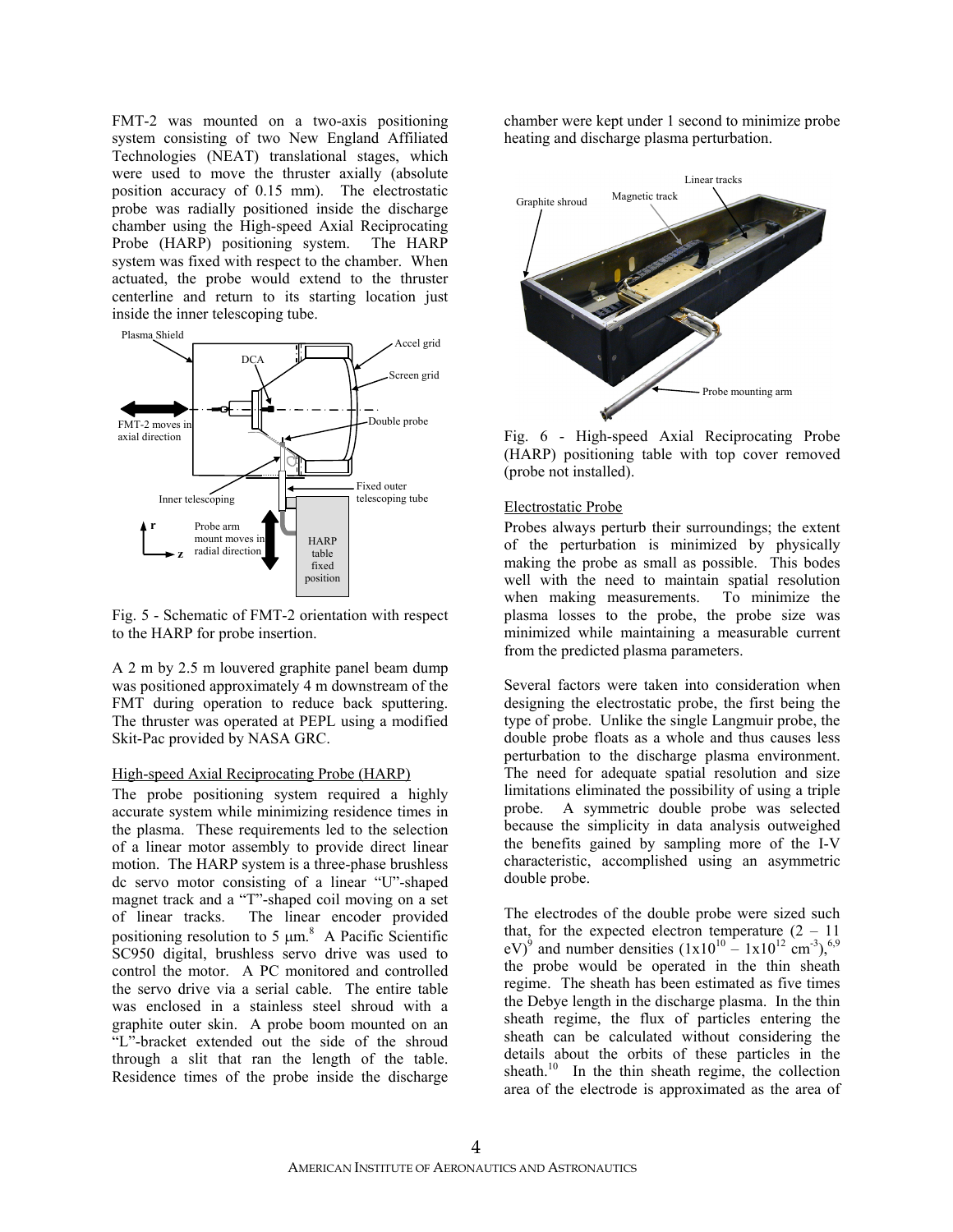the electrode. This approximation is justified for a large ratio of probe radius to Debye length,  $\lambda_{\text{D}}$ .

A large length to diameter ratio was chosen to minimize end effects. The gap distance, distance between the electrodes, was chosen to be at least two times larger than the expected sheath size to avoid overlapping of electrode sheaths. The size of the electrodes was chosen so that the current collected by the probe is large enough to be measured accurately, but much smaller than the discharge current as to avoid unduly perturbing the discharge plasma.

The double probe used, shown in Fig. 7, consisted of two 0.5 mm diameter cylindrical tungsten electrodes insulated from each other inside a 4.78 mm diameter 99.8% pure alumina insulator. The alumina was covered with a stainless steel tube to shield the tungsten wires. The total length of the tungsten and alumina was approximately 12 inches with 1.5 inches of alumina left unshielded towards the exposed end.



Fig. 7 - Schematic of symmetric double Langmuir probe.

#### **Data Acquisition**

As the probe is inserted into the discharge chamber, the floating potential can reach 1100 V, causing difficulty for the most electronics. Significant errors in the measured current can occur due to any appreciable stray capacitance in the circuit. Careful attention to the circuit design minimized stray capacitance and batteries were used to supply the bias voltage.<sup>11</sup> The battery supply consisted of twenty 6-volt lantern batteries connected in series. A potentiometer was attached to the battery output in order to adjust the bias voltage output.

The double probe circuit had been used previously to make similar measurements inside the discharge channel of a Hall Thruster.<sup>11</sup> The double probe circuit was built around two Analog Devices AD210 isolation amplifiers. These amplifiers are capable of handling up to 2500 volts of common mode voltage and provide an input impedance of  $1x10^{12}$  Ω. The low impedance output (1 Ω maximum) was connected to a digital oscilloscope that, when triggered off the probe position, recorded the data and saved it to a computer. Figure 8 illustrates the double probe circuit.



Fig. 8 - Double probe circuit electric diagram.

The outputs of the isolation amplifiers were calibrated with known currents and bias voltages over their entire operating ranges. A digital sourcemeter was connected across the two electrodes to simulate the collected current of the probe. The output of the probe current shunt was then measured as a function of known supplied current, resulting in a linear calibration curve. A similar calibration of the bias voltage output was done by applying known bias voltages between the electrodes and measuring the probe bias voltage output.

The probe position, FMT-2 discharge current, double probe collected current, and double probe bias voltage are all recorded during the sweep as a function of time. From this information, the discharge current, probe collected current, and probe bias voltage can be calculated as a function of probe position. Figure 9 illustrates a sample radial sweep taken 2.6 mm downstream of the DCA. The discharge current and voltage were 10.87 A and 25.40 V, respectively, with a probe bias of 6 volts.



Fig. 9 - Representative radial sweep at 2.6 mm downstream of the DCA (10.87 A-25.40 V).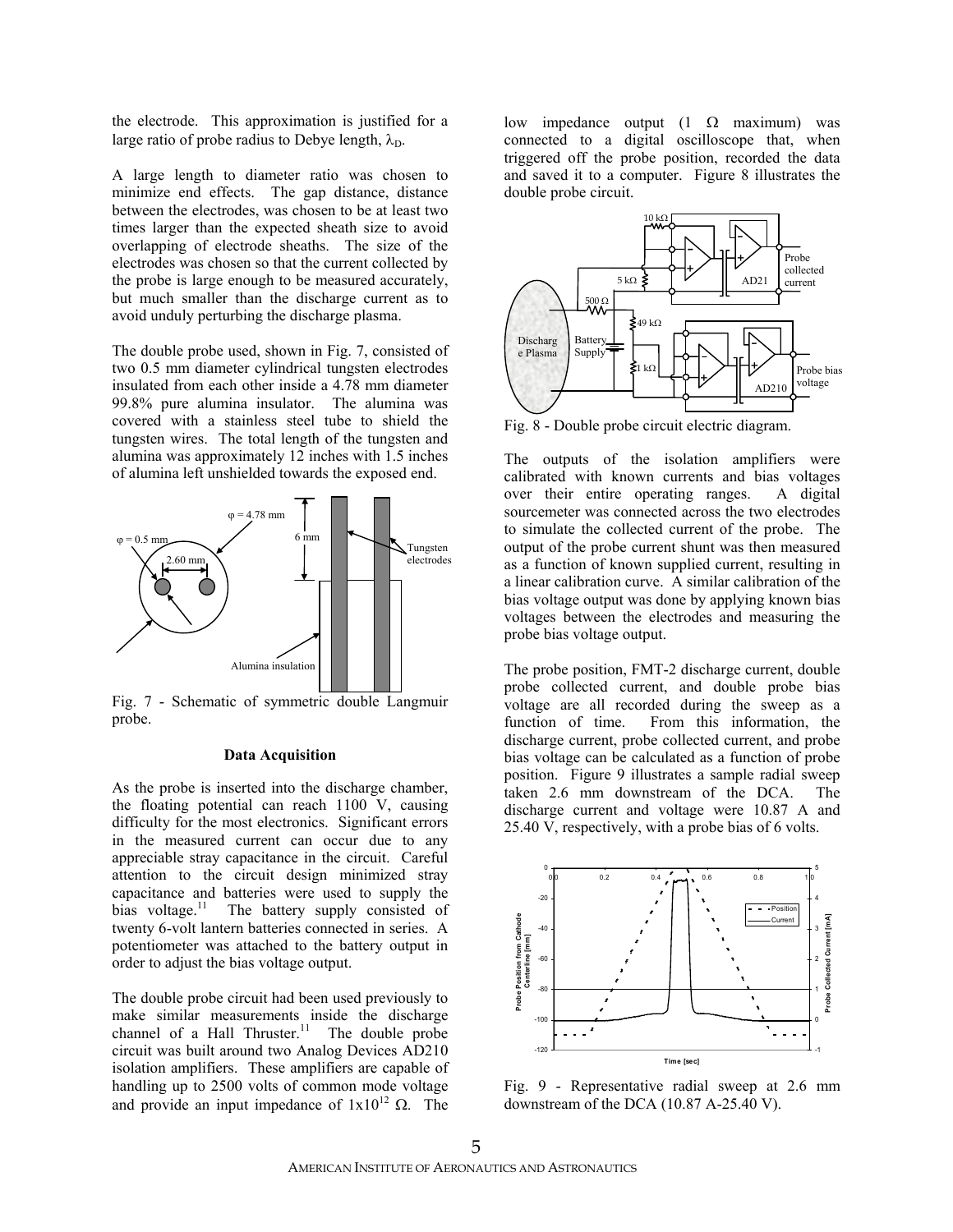At each thruster operating condition and fixed bias voltage, the probe position and collected current were measured as a function of time during the radial sweep into the discharge chamber. The bias voltage was then adjusted and the probe swept into the discharge chamber again. The resulting data were later reassembled to obtain the current-voltage characteristic of the double probe at each location in the radial sweep. Only data taken on the "in sweep" of the probe were used. Figure 10 represents a typical current-voltage characteristic taken 2.6 mm downstream of the DCA at a radial location of 10 mm from the DCA centerline. The discharge cathode operating conditions were again 10.87 A and 25.40 V. The collected current continues to increase, with increasing bias voltage, past the "knee" due to sheath expansion.



Fig. 10 - Typical I-V characteristic curve 2.6 mm downstream of DCA, 10 mm from DCA centerline (10.87 A-25.40 V).

#### **Data Analysis**

From the I-V characteristic curves, linear curve fits were made to the linear region near the origin. The ion saturation current was estimated as the probe current collected just past the "knee" in the characteristic. The slope of the linear region, the ion saturation current, the collection area of the probe, and appropriate constants are used to determine the electron temperature and number density according to Eqs. 2 and  $3<sup>12</sup>$ 

$$
T_e = \frac{i_{ion,sat}e}{2k \left(\frac{di}{dV}\bigg|_{V=0}\right)}
$$
 (2)

$$
n_e = \frac{i_{ion,sat}}{eA_p} \sqrt{\frac{M_{Xe}}{kT_e}}
$$
 (3)

As is the case with any Langmuir probe measurements, the electron temperature is inferred from the ion saturation current and the slope of the characteristic in the electron retarding region. The number density is calculated from the ion saturation current and electron temperature calculation. As a result any errors in estimating the ion saturation current or the slope of the characteristic lead to errors in the electron temperature, but are compounded in the calculation of the electron number density. Thus the error in plasma parameters can be significant. Typical estimates for the error in electron temperature and electron number density are 20% and 50%, respectively.



Fig. 11 - Typical linear curve fit to the linear region of the characteristic.

#### **Results and Discussion**

For these initial experiments, radial sweeps were taken at an axial location of 2.6 mm downstream of the DCA over four different operating conditions. Table A.1 in the appendix lists the calculated plasma parameters and Debve lengths. The test was parameters and Debye lengths. unexpectedly shutdown due to the failure of the isolation amplifier (mounted in the chamber) that measured the probe collected current. This occurred before the probe could be moved downstream of the DCA to take additional radial sweeps. Time constraints prohibited further testing.

Since the focus of this investigation is discharge cathode phenomena, the primary thruster operating conditions of concern are the discharge current and voltage. For each operating condition, the discharge current, neutralizer keeper current, screen grid voltage, and acceleration grid voltage were set to their corresponding values in the NASA Throttling Conditions (TH Level) Tables. The main anode flow rate and discharge cathode flow rate were adjusted until both the discharge voltage and beam current matched their respective values for the indicated NASA TH Level. All of the values corresponding to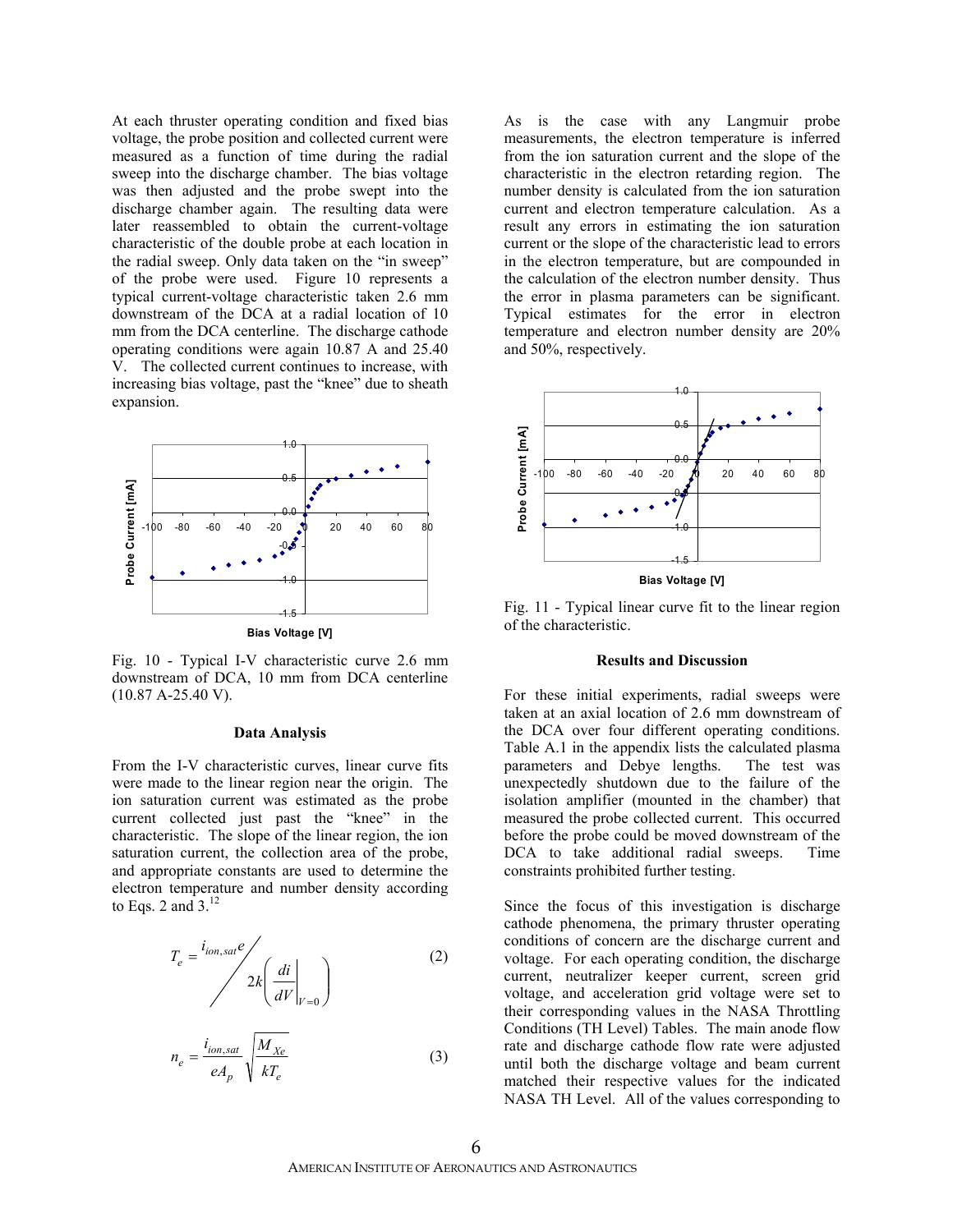NASA TH Levels could not be met and as a result the operating conditions of the FMT-2 are referred to as Discharge Conditions (DC Levels) instead of TH Levels. Below is an abbreviated list of telemetry focusing only upon the discharge parameters. For a complete listing of thruster parameters see Tables A.2 and A.3 in the appendix for experiment DC Level parameters and NASA TH Level parameters, respectively.

| ruviv i<br>Reference TV YOT throughing parameters |       |       |           |                        |  |  |  |  |  |
|---------------------------------------------------|-------|-------|-----------|------------------------|--|--|--|--|--|
|                                                   | Vd    | Jd    | Main flow | Disch.<br>cathode flow |  |  |  |  |  |
| TH<br>Level                                       | V     | А     | sccm      | sccm                   |  |  |  |  |  |
| TH <sub>4</sub>                                   | 25.61 | 6.05  | 8.30      | 2.47                   |  |  |  |  |  |
| TH <sub>8</sub>                                   | 25.10 | 8.24  | 14.41     | 2.47                   |  |  |  |  |  |
| <b>TH 12</b>                                      | 25.40 | 10.87 | 19.86     | 2.89                   |  |  |  |  |  |
| <b>TH 15</b>                                      | 25.14 | 13.13 | 23.43     | 3.70                   |  |  |  |  |  |

Table 1 - Reference NASA throttling parameters

Table 2 - Experiment discharge parameters

| DC              | Vd    | Jd    | Main flow | Disch.<br>cathode flow |
|-----------------|-------|-------|-----------|------------------------|
| Level           |       | A     | sccm      | sccm                   |
| DC <sub>4</sub> | 25.62 | 6.05  | 10.9      | 2.34                   |
| DC <sub>8</sub> | 25.05 | 8.24  | 17.0      | 1.86                   |
| <b>DC 12</b>    | 25.36 | 10.87 | 20.3      | 3.51                   |
| DC 15           | 25.13 | 13.13 | 23.3      | 3.71                   |

Figures 12 and 13 illustrate the calculated plasma parameters. The number densities fall within the expected range with values from  $8.9x10^{10}$  -  $2.1x10^{12}$ cm<sup>-3</sup> over all operating conditions and radial locations investigated. As expected, the maximum number density for each operating condition occurs along the DCA centerline and falls off by at least an order of magnitude 10 mm away. The measured number densities are well within the range required to cause DCA erosion from singly-ionized xenon that is consistent with the 8200 hour wear test results, as stipulated by Williams.<sup>2,6</sup>



Fig. 12 - Electron number density calculations

The electron temperatures also fall within the predicted range with values from 3.2 - 4.8 eV over all operating conditions and radial locations considered. There are no observable trends in the radial electron temperature data as any possible trends can be dismissed due to the uncertainty in the measurements.



Fig. 13 - Electron temperature calculations

#### **Error Analysis**

Traditional estimates of the error in electrostatic probe measurements are typically 50% for electron number density and 20% for electron temperature. While these errors are large it is believed that the relative error between two measurements using identical setups is not this high.

There are several different probe regimes that depend upon the fundamental lengths in the plasma. Care was taken to ensure that over the domain of interest, the probe radius is much larger than the Debye length. This ensures that ion orbits are negligible when interpreting the probe characteristic.<sup>12</sup> The maximum Debye length calculated from the data was 0.05 mm. This gives a ratio of probe radius to Debye length of five. The Debye length grows significantly as the distance from the discharge cathode is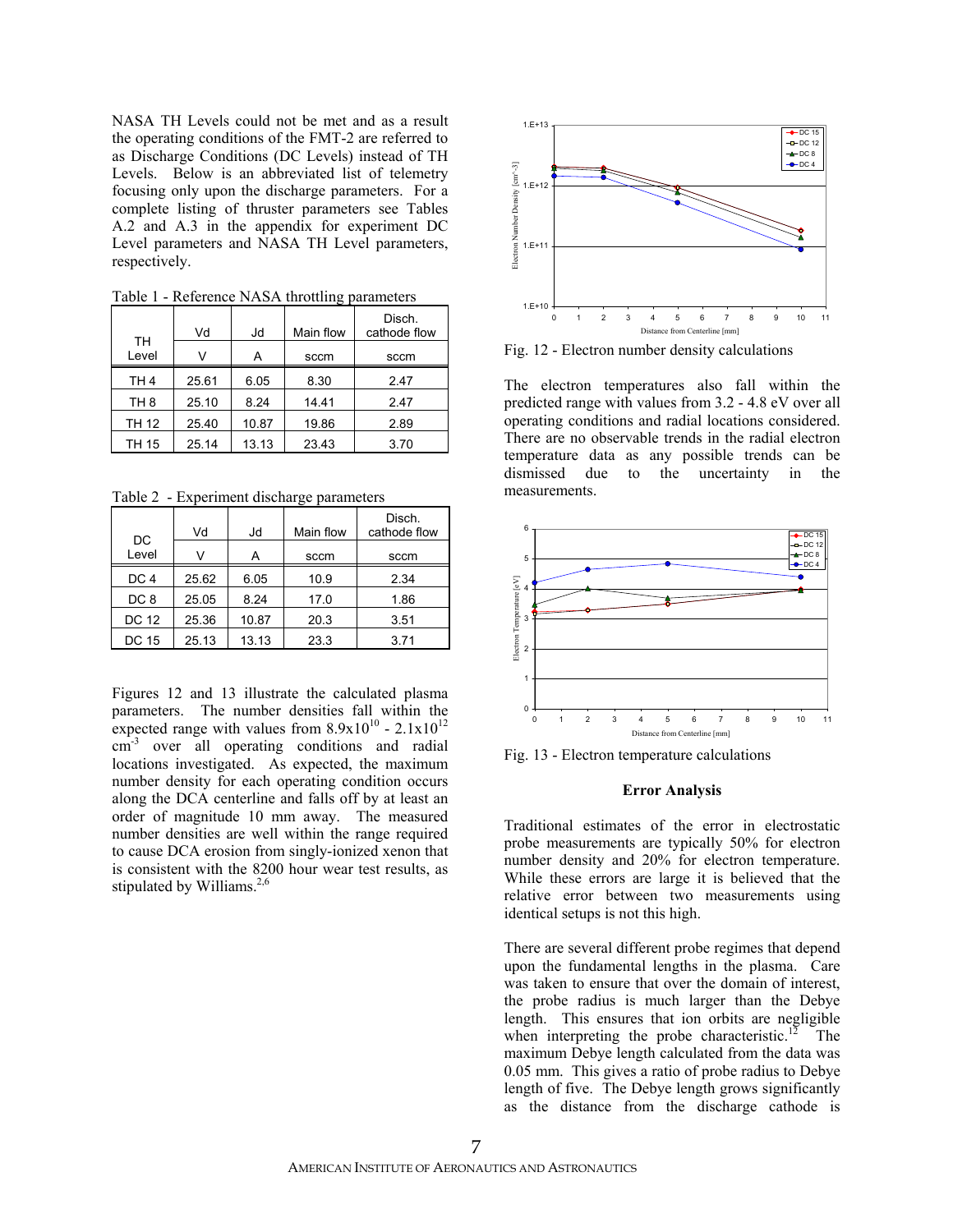increased since the electron temperature is roughly constant while the electron number density falls off rapidly. With the maximum Debye lengths occurring 10 mm away from the DCA centerline, there is less confidence in these data points as the thin sheath theory does not strictly apply. However, for the data at 5, 2, and 0 mm, the maximum Debye length is 0.02 mm resulting in a probe radius to Debye length of approximately 12. Thus, thin sheath theory is applicable for these data points.

Under normal operation of a double probe, it is important that the electrode sheaths are not overlapping. Symmetric double probe theory assumes that the electrodes are identical and that they are close enough together that the plasma is identical at both positions. The current collected from one electrode is emitted by the other, however the two electrodes need to be "independent" from each other in that the plasma being measured is the only connection between the two. Overlapping of the electrode sheaths results in a means of "communication" between the two probes, which invalidates the double probe theory used. Estimating the sheath thickness, five times the Debye length, results in a maximum sheath thickness for the entire test of roughly 0.3 mm. With a gap between electrodes of 2.1 mm there is approximately 1.5 mm separating the sheaths for the worst case scenario.

To ascertain the perturbation introduced by the probe, measurement of the discharge current is recommended. It was intended to monitor discharge current during probe insertion, however, the existing measurement of discharge current incorporates a shunt floating at high voltage. Possible shorting of the discharge current shunt through the oscilloscope prohibited this measurement and due to time constraints another method of monitoring the discharge current, either via a Hall sensor or a shunt with an isolation amplifier, was not incorporated. As a result the perturbation to the discharge plasma can only be estimated by monitoring discharge current during probe insertion without beam extraction where the plasma is not at a high voltage.

Prior to high voltage operation with beam extraction, the discharge cathode was operated with similar discharge currents and voltages without beam extraction. For the cases without beam extraction, the discharge current was monitored via the current shunt. Shorting through the oscilloscope did not occur because the high voltage was not on, thus the shunt had not floated up to approximately 1100 V as would be the case with beam extraction. During these cases, the probe was overshooting the discharge cathode centerline causing substantial perturbations;

however, data was only taken during the "in sweep" to avoid the incurred error due to the overshoot. Figures 14 and 15 illustrate the perturbation to the discharge current for probe insertion without beam extraction at discharge conditions of 6.05 A, 24.5 V and 13.13 A, 21 V, respectively. The 20 volts bias case is illustrated because all of the current-voltage characteristics had passed the "knee" in the curve around or prior to the 20 volts bias. Thus, the maximum discharge current variations, which will affect the calculation of plasma parameters, occur at the 20 volts bias. The maximum percent variation of discharge current, occurring for the 6.05 A case, is roughly six percent. It should be noted that the probe used for the tests without beam extraction had a significantly larger collection area than for the data presented (with beam extraction). Thus, the perturbation without beam extraction should be higher than the actual perturbation with beam extraction. During the discharge-only tests, the probe consisted of two 1.12 mm diameter electrodes 8.8 mm in length (more than three times the collection area than the beam extraction probe).



Fig. 14 - Sample discharge and bias voltage perturbation (20 V bias, 6.05 A, 24.5 V shown) without beam extraction for 1.12 mm diameter electrodes



Fig. 15 - Sample discharge and bias voltage perturbation (20 V bias, 13.13 A, 25 V shown) without beam extraction for 1.12 mm diameter electrodes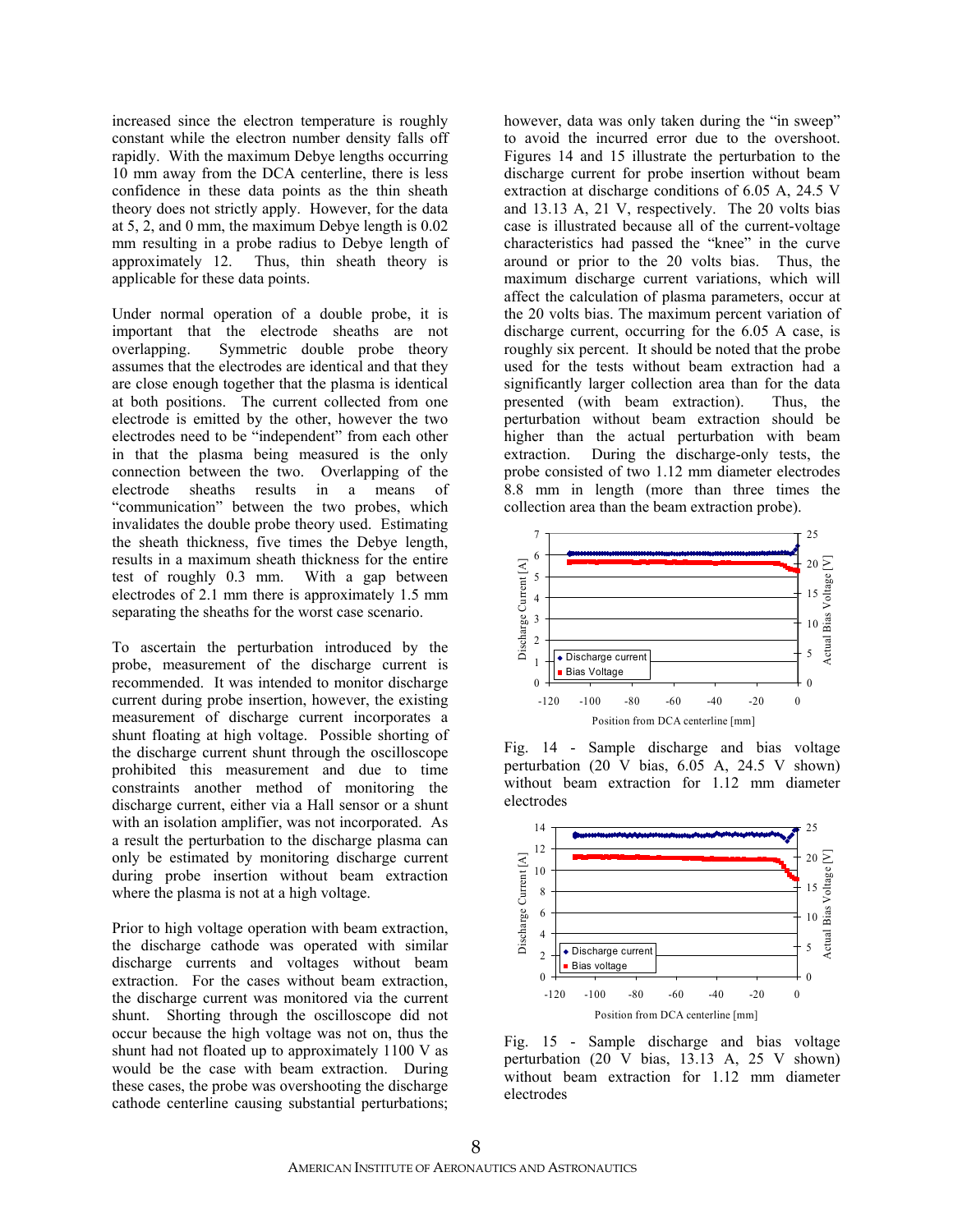Another measure of the probe perturbation is the ratio of the collected current to the discharge current. The maximum ion saturation current collected was on the order of milli-amperes. The minimum discharge current was approximately 6 A. Thus the collected current was at most 0.3 percent, using the maximum collected current for the entire test operating conditions and minimum discharge current.

Batteries were used to supply the bias voltage to minimize the stray capacitance of the double probe circuit. For each bias voltage set, the bias voltage was measured at the electrodes using the double probe circuit. When analyzing the data, a problem with the oscilloscope channel monitoring the bias voltage was found that prevented measurement of the actual bias voltage as the probe was inserted. If the current limit of the battery source is approached, the bias voltage can sag, adding to the uncertainty in the measurements. The variance in bias voltage as the probe was inserted can be estimated from data taken for comparable discharge operating conditions without beam extraction. Figures 14 and 15 illustrate the variation of bias voltage of a probe during insertion without beam extraction at discharge conditions of 6.05 A, 24.5 V and 13.13 A, 25 V, respectively. Again it should be noted that the probe used during discharge-only tests consisted of 1.12 mm diameter electrodes with a collection area of more than three times that of the electrode actually used for data collection.

Figure 15 illustrates a noticeable variation of the bias voltage as the probe is inserted into the discharge chamber. As much as 19% variation from the set 20 volts bias was observed. The decreased area (by a factor of three) of the probe used for beam extraction data will result in a decrease in the magnitude of voltage sag. It is not clear how much reduction in voltage sag occurred for the smaller probe or if this smaller voltage sag was even noteworthy. The 13.13 A condition is a worst case since at the highest discharge current, and therefore highest number density, more current will flow from one electrode to the other and hence more current will be drawn from the batteries. Had the actual bias voltage been recorded during the experiment with beam extraction, the variation in bias voltage could have been corrected for. This observation tends to place less confidence in the higher discharge current measurements.

#### **Conclusions**

A method of interrogating the discharge chamber plasma has been demonstrated. During the initial set of radial sweeps valuable lessons were learned and preliminary discharge plasma parameters were calculated for four thruster operating conditions. The data were found to agree with estimates for both electron temperature and number density. From this preliminary data, improvements can be made to minimize discharge current perturbation and increase the accuracy of the electrostatic probe measurements.

#### **Future Work**

The present work lays the foundation for higher spatial resolution and reduced error double probe measurements. The preliminary plasma parameter data collected will allow better double probe construction and an overall more specialized system.

Future tests will take double probe data over a twodimensional range of locations downstream of the DCA. Incorporation of a Hall probe or the use of isolation amplifiers to record the discharge current is essential to monitor the perturbation introduced by the probe to the discharge plasma. Correction of oscilloscope problems will allow the measurement of bias voltage as a function of probe position in order to monitor and adjust for any minor amount sagging of bias voltage. More importantly, a different battery source capable of handling the current requirements will be employed to greatly reduce the voltage sag. The scientific graphing package Igor will be used to extract discharge plasma parameters from currentvoltage characteristics using a more repeatable and accurate least-squares fit of the theoretical hyperbolic tangent curve to the I-V characteristic for symmetric double probe data.<sup>12,13</sup>

After completing double probe measurements, an emissive probe will be employed to map the plasma potential inside the discharge chamber. This could validate or rule out the existence of a potential hill, which has been proposed as a possible explanation of DCA erosion.

#### **Acknowledgements**

We would like to thank Dr. George Williams and Dr. James Haas whose exceptional work at the University of Michigan has laid the foundation for this research. They have gone beyond the call of duty to offer direction, answer questions, and lend assistance.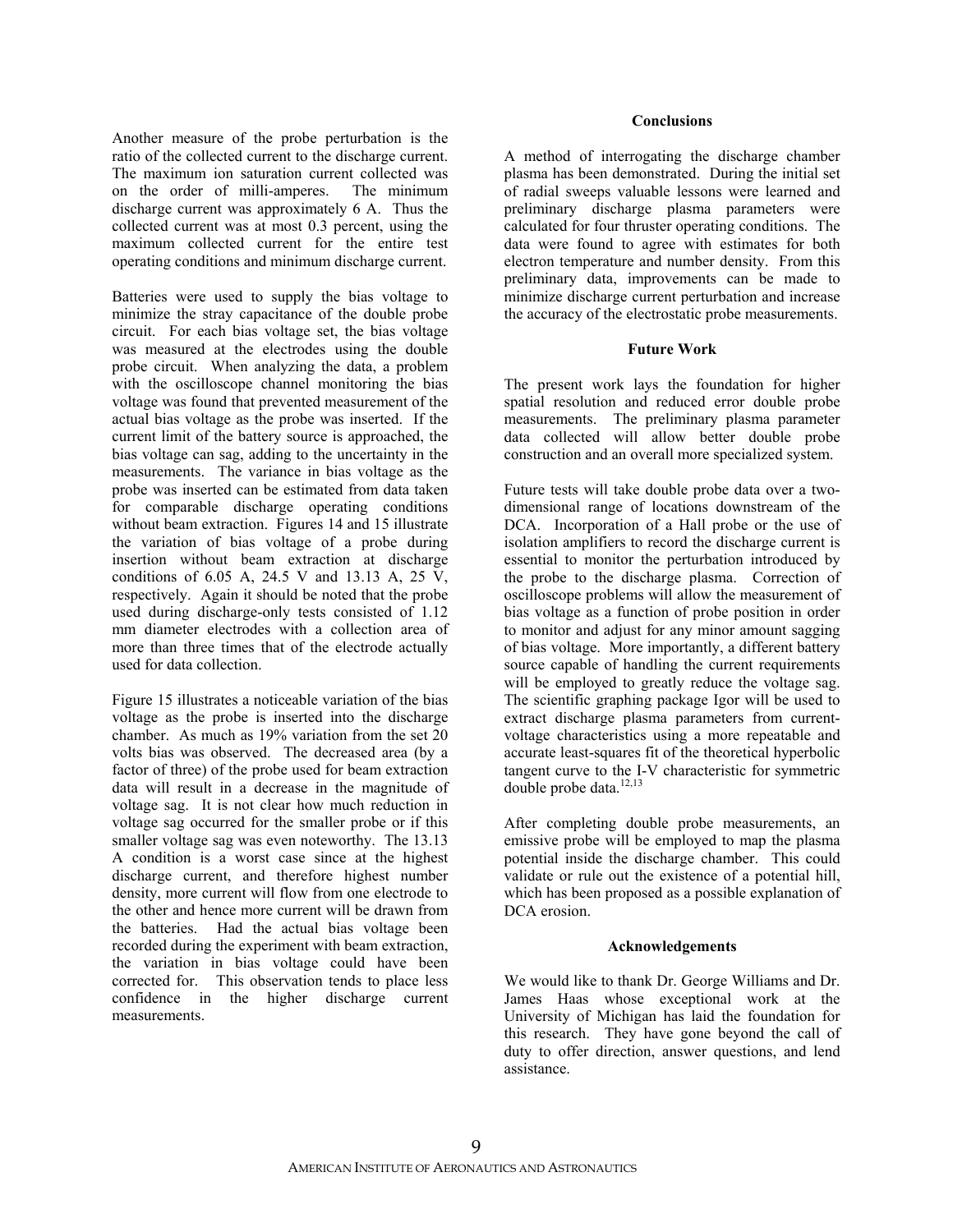We would also like to thank the entire research group at PEPL who have been instrumental in this investigation.

We would also like to thank the NASA Glenn Research Center (GRC) for their financial support through research grant NAG3-2216 and for use of their equipment. We would especially like to acknowledge Dr. Matt Domonkos (grant monitor), Dr. John Foster, and Dr. George Williams who have been the principal contacts at NASA GRC and offered assistance when called upon.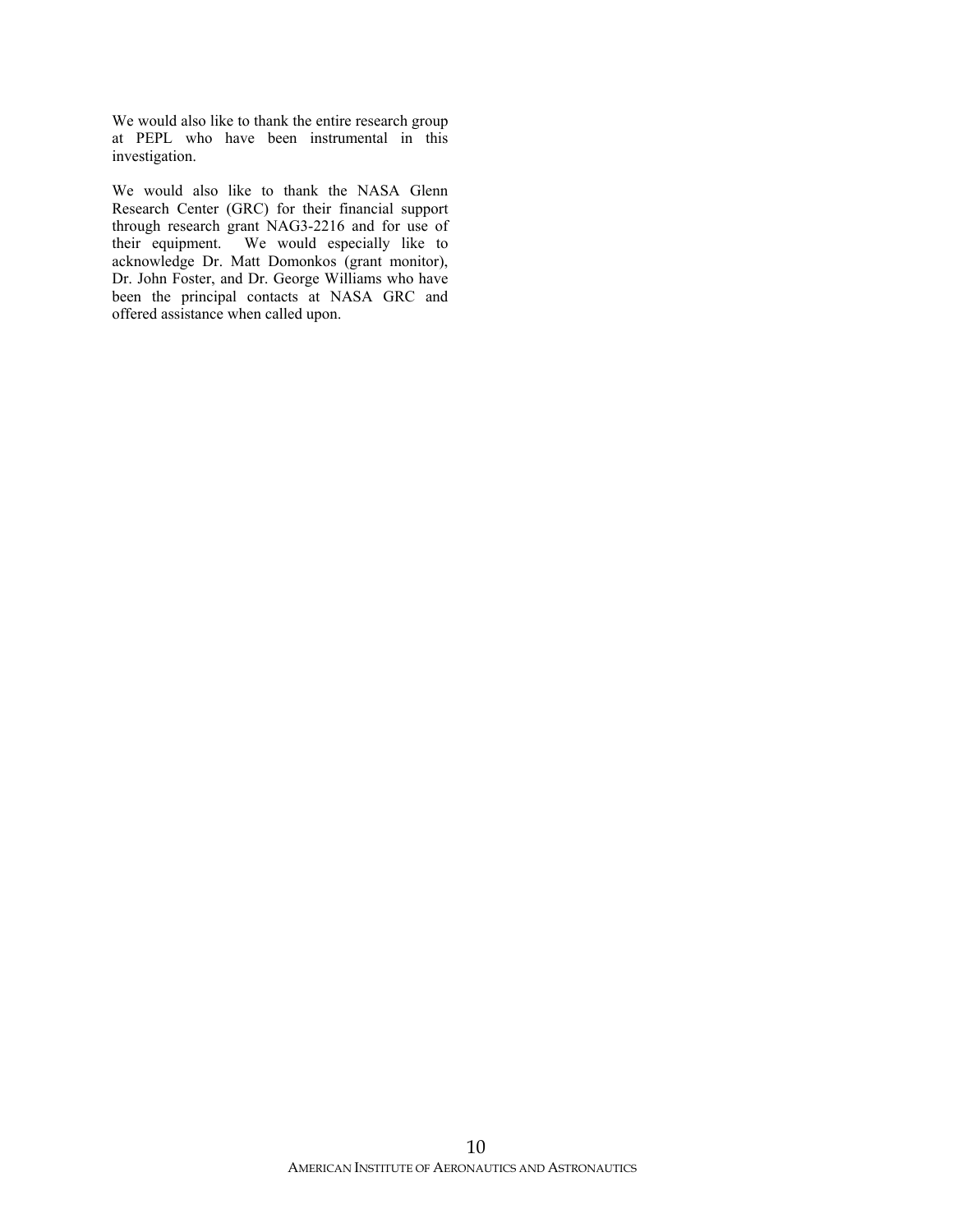#### **References**

1 http://nmp.jpl.nasa.gov/ds1/gen/mission.html

<sup>2</sup> Polk, J. E., et al., "An Overview of the Results from an 8200 Hour Wear Test of the NSTAR Ion Thruster," AIAA Paper No. 99-2446, *35th AIAA / ASME / SAE / ASEE Joint Propulsion Conference*, Los Angeles, CA, June 1999.

<sup>3</sup> Williams, G. J., et al., "Characterization of FMT-2 Discharge Cathode Plume," IEPC Paper No. 99-104, *26th International Electric Propulsion Conference*, Ketakiushu, Japan, Oct. 1999.

<sup>4</sup> Anderson, J. R., et al, "Performance Characteristics of the NSTAR Ion Thruster During and On-Going Long Duration Ground Test," IEEE Paper No. 8.0303, *IEEE Aerospace Conference*, Big Sky, MT, Mar. 2000.

<sup>5</sup> Domonkos, M. T., Foster, J. E., Patterson, M. J., "Investigation of Keeper Erosion in the NSTAR Ion Thruster," IEPC Paper No. 01-308, *27th International Electric Propulsion Conference*, Pasadena, CA, Oct. 2001.

6 Williams, G. J., *The Use of Laser-Induced Fluorescence to Characterize Discharge Cathode Erosion in a 30 cm Ring-Cusp Ion Thruster*, Ph.D. Dissertation, University of Michigan, 2000.

7 Hofer, R. R., Peterson, P. Y., Gallimore, A. D., "Characterizing Vacuum Facility Backpressure Effects on the Performance of a Hall Thruster," IEPC Paper No. 01-045, *27th International Electric Propulsion Conference*, Pasadena, CA, Oct. 2001.

8 Haas, J. W., et al, "Development of a High-Speed, Reciprocating Electrostatic Probe System for Hall Thruster Interrogation," *Review of Scientific Instruments*. Vol. 71, No. 11, pp. 4131-4138, Nov. 2000.

<sup>9</sup> Beattie, J. R., et al, "Mercury Ion Thruster Technology Final Report," Hughes Research Labs. Feb. 1983 – Oct. 1984.

<sup>10</sup> Hershkowitz, N., "How Langmuir Probes Work," *Plasma Diagnostics*. Nuclear Engineering and Engineering Physics Department, University of Wisconsin-Madison, 1989.

11 Haas, J. W., *Low-Perturbation Interrogation of the Internal and Near-Field Plasma Structure of a Hall Thruster using a High-Speed Probe Positioning System*, Ph.D. Dissertation, University of Michigan, 2001.

12 Mott-Smith, H., and Langmuir, I. *Physics Review*, 28, 727, 1926.

<sup>13</sup> Smith, B. A., et al, "Improvements to Floating Double Probes for Time-resolved Measurements in Pulsed RF Plasmas," *Review of Scientific Instruments*, Vol. 69, No. 3, pp 1372, Mar. 1998.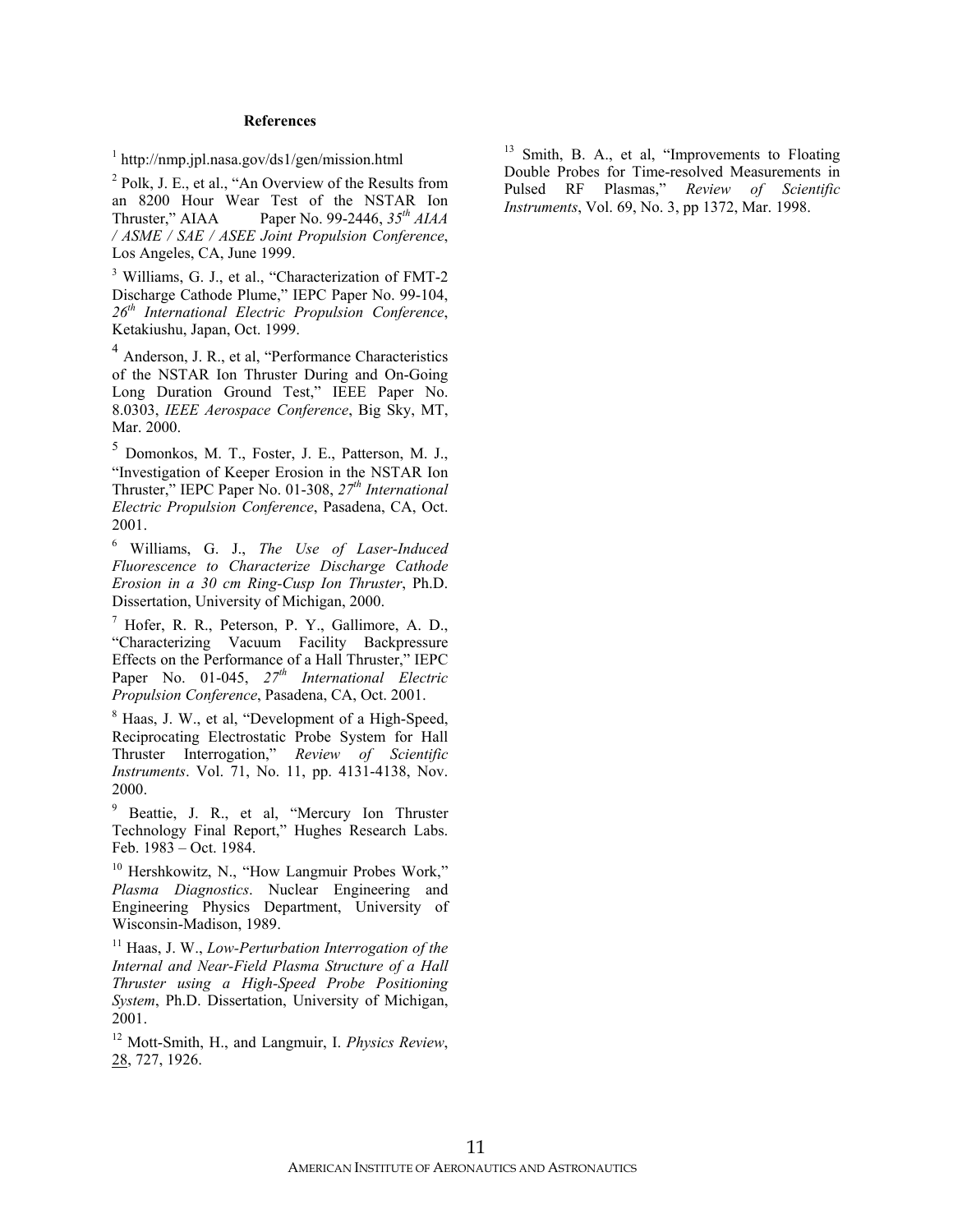### **Appendix**

| DC Level       | Distance from<br>Centerline [mm] | $T_e$ [eV] | $n_e$ [cm <sup>-3</sup> ] | Debye Length, $\lambda_{D}$ ,<br>[mm] |
|----------------|----------------------------------|------------|---------------------------|---------------------------------------|
| 15             | $\boldsymbol{0}$                 | 3.2        | $2.1E+12$                 | 0.009                                 |
| 15             | $\overline{2}$                   | 3.3        | $2.0E+12$                 | 0.010                                 |
| 15             | 5                                | 3.5        | $9.4E + 11$               | 0.014                                 |
| 15             | 10                               | 4.0        | $1.8E + 11$               | 0.035                                 |
| 12             | $\boldsymbol{0}$                 | 3.2        | $2.0E+12$                 | 0.009                                 |
| 12             | $\overline{2}$                   | 3.3        | $2.0E+12$                 | 0.010                                 |
| 12             | 5                                | 3.5        | $9.4E + 11$               | 0.014                                 |
| 12             | 10                               | 4.0        | $1.8E + 11$               | 0.035                                 |
| 8              | $\boldsymbol{0}$                 | 3.5        | $2.0E+12$                 | 0.010                                 |
| 8              | $\overline{2}$                   | 4.0        | $1.8E + 12$               | 0.011                                 |
| 8              | 5                                | 3.7        | $7.8E + 11$               | 0.016                                 |
| 8              | 10                               | 3.9        | $1.4E + 11$               | 0.039                                 |
| 4              | $\boldsymbol{0}$                 | 4.2        | $1.5E + 12$               | 0.013                                 |
| $\overline{4}$ | $\overline{2}$                   | 4.6        | $1.4E + 12$               | 0.014                                 |
| $\overline{4}$ | 5                                | 4.8        | $5.3E + 11$               | 0.022                                 |
| $\overline{4}$ | 10                               | 4.4        | 8.9E+10                   | 0.052                                 |

Table A.1 - Calculated plasma parameters with beam extraction.

Table A.2 - Thruster telemetry for Discharge Conditions for plasma parameter measurement with beam extraction.

|                 | V <sub>b</sub> | J <sub>b</sub> | $V_a$    | $J_a$ | $V_d$ | $J_d$ | $V_{nk}$ | $J_{nk}$ | Main<br>flow | Disch.<br>cathode<br>flow | Neutralizer<br>cathode<br>flow | $V_g$<br>(Neutr-<br>grnd<br>coupling) | Pressure    |
|-----------------|----------------|----------------|----------|-------|-------|-------|----------|----------|--------------|---------------------------|--------------------------------|---------------------------------------|-------------|
| DC              |                |                |          |       |       |       |          |          |              |                           |                                |                                       |             |
| Level           | V              | Α              | V        | mA    | V     | A     | V        | A        | sccm         | sccm                      | sccm                           | V                                     | Torr        |
|                 |                |                |          |       |       |       |          |          |              |                           |                                |                                       |             |
| DC <sub>4</sub> | 1100           | 0.71           | $-150.0$ | 2.24  | 25.62 | 6.05  | 18.00    | 2.0      | 10.9         | 2.34                      | 4.40                           | 9.47                                  | 2.4E-06     |
| DC 8            | 100            | 1.10           | $-180.0$ | 4.19  | 25.05 | 8.24  | 17.51    | 1.5      | 17.0         | 1.86                      | 4.40                           | 13.33                                 | $3.1E-06$   |
| DC 12           | 1102           | 1.49           | $-180.1$ | 6.19  | 25.36 | 10.87 | 15.99    | 1.5      | 20.3         | 3.51                      | 4.40                           | 13.15                                 | 3.9E-06     |
| DC 15           | 1101           | 1.76           | $-180.3$ | 7.88  | 25.13 | 13.13 | 15.48    | 1.5      | 23.3         | 3.71                      | 4.40                           | 13.03                                 | $4.2E - 06$ |